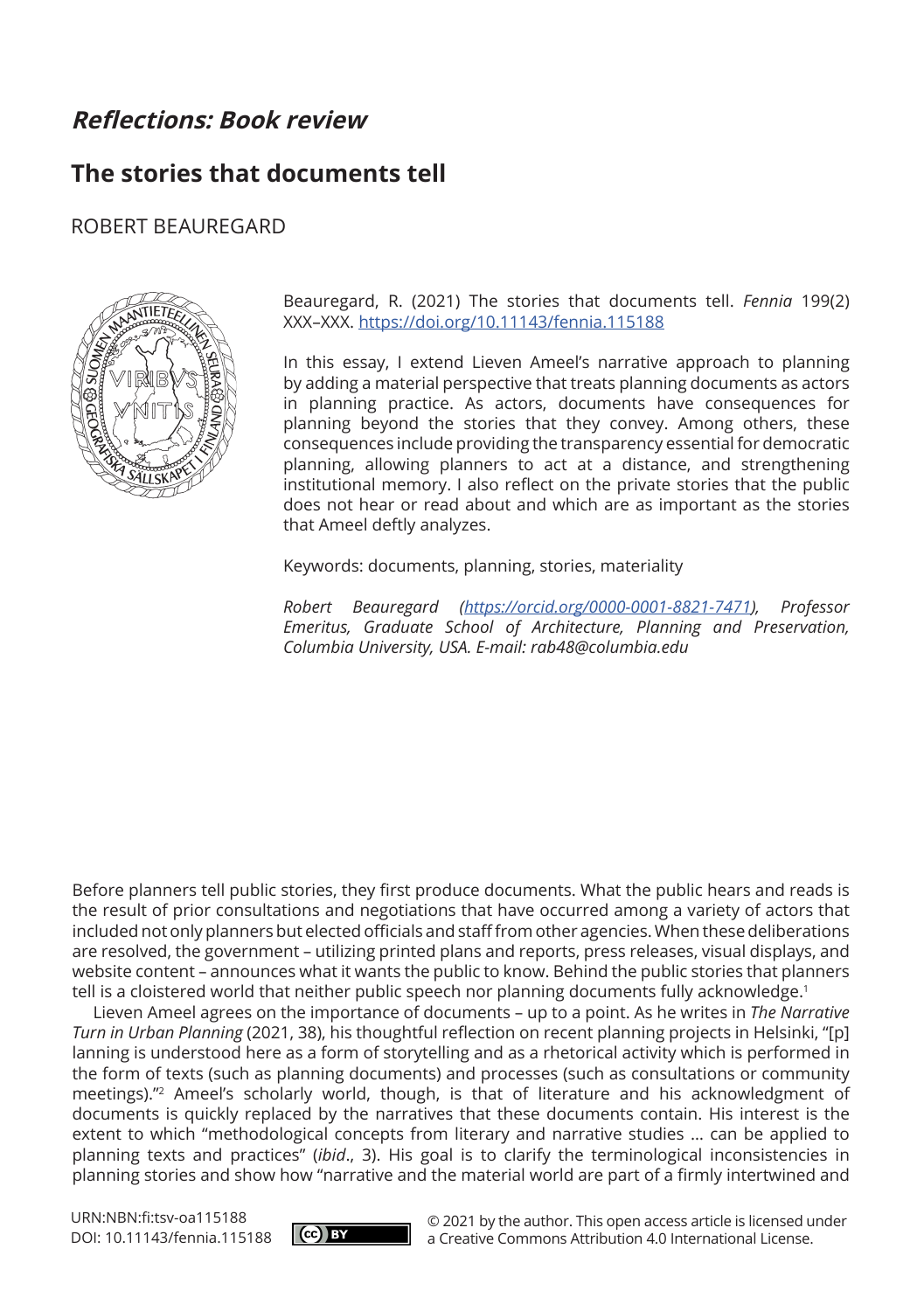interactive network of meaning and experience" (*ibid*., 2). To this end, he asks: What storylines do Helsinki's planners develop? What metaphors do they deploy? How do stories outside of planning – stories, for example, that journalists might write and residents share amongst themselves – influence planning narratives? For Ameel, what matters is the ideas, not the documents.

Ameel deserves to be praised for his impressive effort to give planners the tools they need to be more disciplined storytellers. Clearly, he wants planners to be better writers and, by implication, those who peruse planning documents to be better readers. To achieve these ends, his advice focuses mainly on content; that is the themes that planners choose to emphasize. Yet, he does not ignore stylistic issues. Consider a few examples. One is the pervasive use of the passive voice and the absence of protagonists. This is a sign of the inherent tentativeness of plans. Plans exist prior to commitments by actors with the resources and authority to realize them. At this moment, the active voice seems inappropriate. Another stylistic trait is the rarity of individual stories, a quality pointing to planners' embrace of an evidence-based rationality and avoidance of what is often termed subjectivity. What matters to planners are categories of people: the creative class, households, shoppers, business owners. That the Helsinki City Planning Department commissioned Hannu Mäkelä to write a literary novel (*Hyvä jätkä*) that could be distributed to residents of the new Jätkäsaari neighborhood could not be a clearer statement regarding planners' aversion to engage with individual lives. Traditional planning documents are not meant to acknowledge personal stories. As a last example, planning texts, like almost all bureaucratic documents, are highly stylized. Standardized and generic, to use Ameel's (2021, 72, endnote 4) terms, they leave little room for creativity. A critical reader might speculate on whether this stifles innovation not just in how planning stories are written and told, but also in the thinking that precedes them.

Much more could be said about the style of planning texts: their avoidance of ambiguity and conflict, their stealth retreat from evidence as they make promises about the future, and the need for closure in the face of unrelenting change come readily to mind. My interest, though, is the extent to which planning stories and planning itself depend on the material presence of documents. Planning practice has a materiality that cannot be ignored: planners do not act alone or only with other people. They also act with things from laptop computers to telephones to conference tables (Beauregard 2015). "[M]aps, photographs, diagrams, charts, paperwork, templates, lists, cards, and books … [are] … ubiquitous instrument[s] of building, planning, and urban governance practices" (Lee & Weiss 2020, 240). The documents with which planners work do more than serve as media for conveying stories; they are vibrant matter with consequences independent of their message (Bennett 2010). As physical objects, document, moreover, have non-narrative implications.

In considering these extra-narrative effects, it is useful to think of documents as immutable mobiles, a term associated with both actor-network theory and science and technology studies (Schmidgen 2015, 91–92; Pontille 2020). Immutable mobiles are reports, graphs, images, statistical tables, and other inscriptions that circulate from one person to another and one place to another without their content being changed. For example, when scholars circulate a draft paper to colleagues for review, whether in physical or electronic form, all of them read the same text. The paper moves around and the content remains fixed. Planning documents are similarly immutable as regards content and mobile as regards materiality. These qualities are central to a document's non-narrative effects. Four such consequences deserve brief mention: the transparency essential for democratic planning, the legitimacy afforded planners, the political support for planning proposals, and institutional memory, all of which enhance the ability of planners to do their work.3

First, consider transparency. Simply by stabilizing their ideas in documents that circulate, planners ensure that planning not only is done, but is *seen* to be done. What is being proposed is fixed and knowable. This allows the public to gauge whether the planners are behaving properly or whether they need to be held accountable. Transparency re-balances "the natural asymmetry of information between those who govern and those whom they are supposed to serve" (Stiglitz 2002, 27). Such widely-shared knowledge is critical to a democratic planning. Without documents that anchor planning stories, accountability is diminished.

Second, documents publicly attest to the expertise and the insightfulness of planners. They portray an image of reasonable, government employees who think about the health of the city and the welfare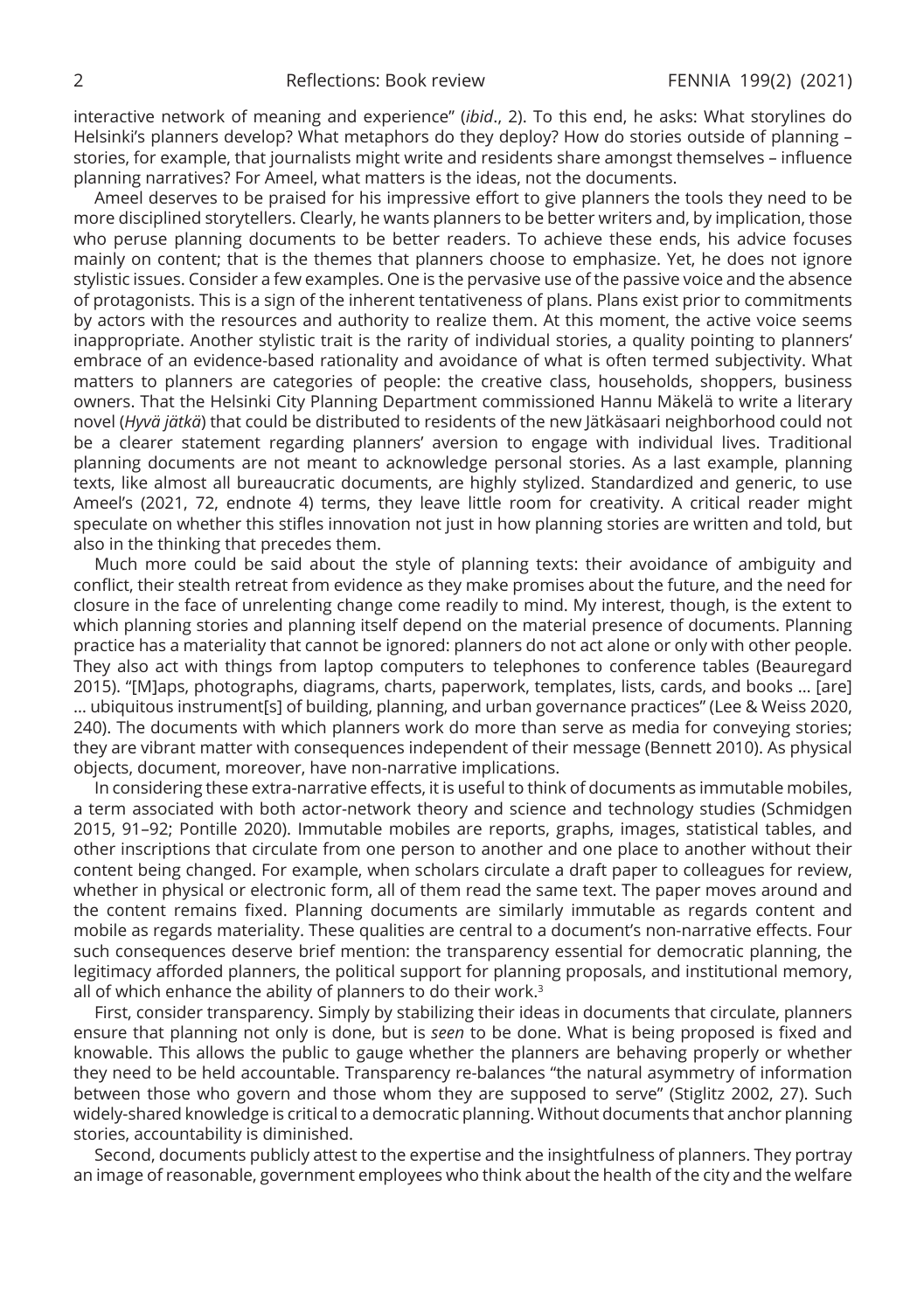of its inhabitants. Documents enable planners to be seen as legitimate commentators on important urban issues and as experts whose advice deserves serious consideration. They are also a sign of planners' professionalism. In their absence, planners would be just people with opinions.

The circulation of documents is important for gathering and solidifying support for planning initiatives. Making planning documents immutable does not alone make planners more powerful (contra Pontille 2020, 103) – the documents also have to circulate. Being passed from hand to hand increases the potential for planners to be effective and influential. One of the ways this happens is by enabling planners to act at a distance. Planners cannot be everywhere in person, but, by using written reports and websites, they can project their ideas over time and space and to different groups of people. Embodied in documents, their thoughts and proposals are present even when they are absent. Another way that documents extend planners' influence is when they are read by people who discover a correspondence between their interests and those of the planners. A connection is made and now planners have expanded their network of supporters. Of course, planners cannot control how people react to their stories or to the documents that circulate. Documents can engender protest and resistance as well as support and praise.

The circulation of planning documents, third, raises an issue on which Ameel is relatively silent. Who hears these planning stories? Who reads these documents? Who is the actual – rather than the intended – audience? Planning stories are important only to the extent that people learn about them. A planning story is not only to be told, it also needs to be widely heard and read by the appropriate individuals and publics. However, we know very little about how far these stories are disseminated. Additionally, stories are likely to be experienced differently depending on the media being used and the settings in which they are promulgated. As regards the former, it matters whether the stories are on a web site or visually displayed in a public space. As regards the latter, context matters. In New York City, the government has a formal and extensive public review process for public projects (e.g., the re-design of a park) and for private sector developments that do not conform to current zoning. Concerned residents not only have these projects explained to them at public meetings, they can also access the supporting documents (such as environmental impact assessments) on the Department of City Planning's web site. Moreover, the city has a vast array of neighborhood associations and advocacy groups actively involved in holding the Department of City Planning accountable (Beauregard 2022, forthcoming). Helsinki is a much dissimilar political environment and this suggests that who learns about these stories and the responses that are engendered will be different from what might have occurred in New York City.

Lastly, documents contribute to institutional memory. When planners consider an issue, they rarely do so *de novo*. Rather, like many professionals, planners draw on past experience and the 'best practices' that circulate through the planning world. Having documentation enables them to remember how previous proposals had fared and allows new personnel to become familiar with what has been done and how the planning department thinks. Planning documents provide continuity. Moreover, ideas that were earlier rejected might, under changed political circumstances and new developmental conditions, attract sufficient support to be adopted and implemented. In this and other ways, documents perform functions beyond simply telling planning stories.

In conclusion, I want to return to an issue I raised at the start. It is not just that before planners tell public stories, they produce documents. Rather, before they produce documents they engage in storytelling to which the public is not invited. Unlike the stories that become public, these stories are told in seclusion and are more likely to be tentative, exploratory, and tangled as well as thematically richer with more possibilities in play. Planners are speaking freely in order to work their way to an understanding of the project. Additionally, ideas are likely to be more attributable than they are in public stories. Without advocates, ideas die. Consequently, people and groups are actively taking positions so that their interests are recognized and hopefully adopted. Once a single story is agreedupon, once all of these private stories are reconciled, the sources of those ideas are erased and human actors disappear. It is important that planners be able to tell these stories beyond the gaze of the public; they need safe spaces to think and negotiate. But, should not these stories also be subject to reflection and analysis? Such stories precede those that Ameel finds so enticing; they are the material out of which public planning stories are crafted.